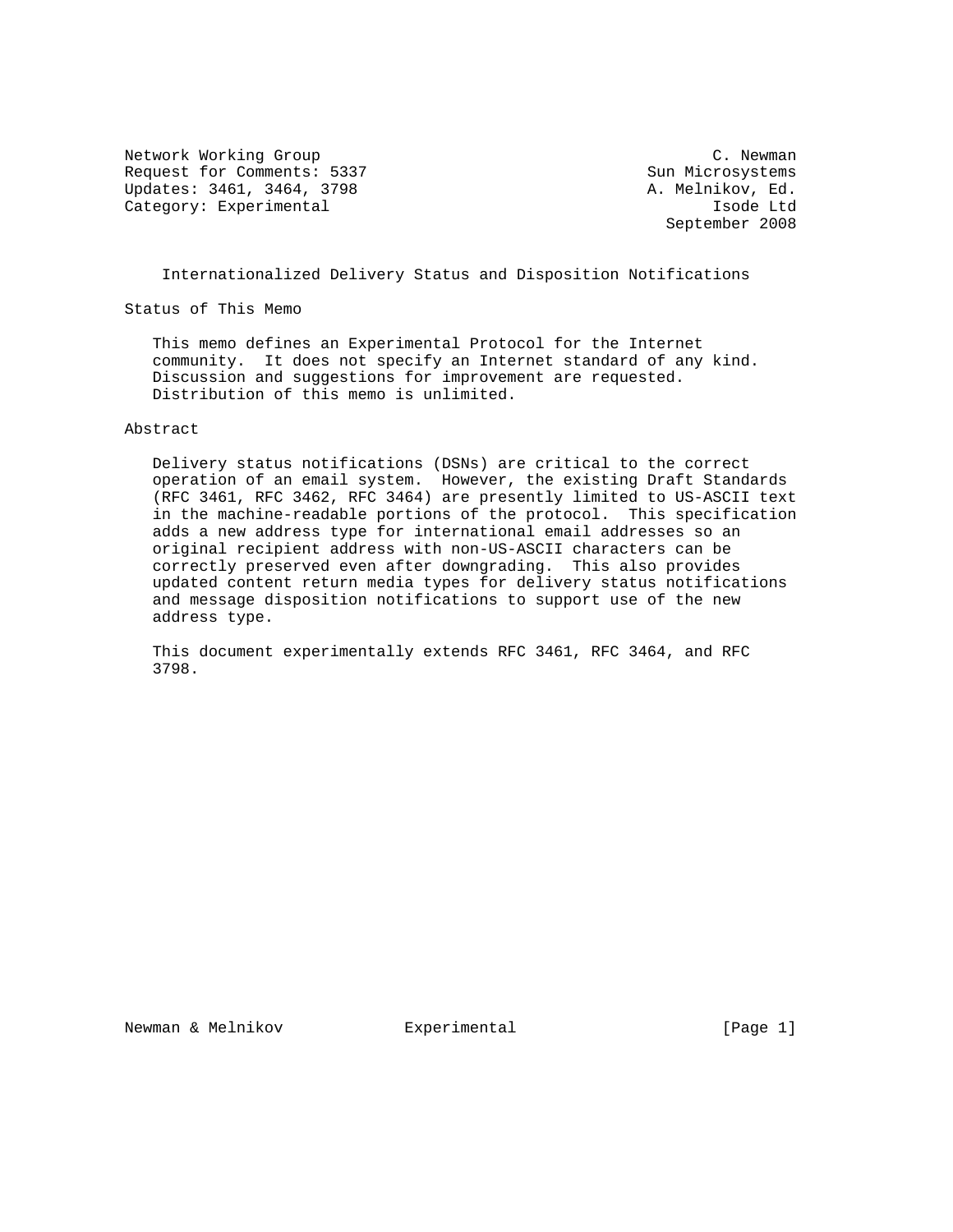Table of Contents

| Conventions Used in This Document 3<br>2.1              |  |  |  |  |
|---------------------------------------------------------|--|--|--|--|
| 3.                                                      |  |  |  |  |
| UTF-8 Delivery Status Notifications 6<br>4 <sub>1</sub> |  |  |  |  |
| 4.1. Additional Requirements on SMTP Servers 8          |  |  |  |  |
| 5. UTF-8 Message Disposition Notifications 9            |  |  |  |  |
|                                                         |  |  |  |  |
| UTF-8 Mail Address Type Registration 10<br>$6.1$ .      |  |  |  |  |
| 6.2. Update to 'smtp' Diagnostic Type Registration 11   |  |  |  |  |
| 6.3. message/global-headers 11                          |  |  |  |  |
| 6.4. message/global-delivery-status 12                  |  |  |  |  |
| 6.5. message/global-disposition-notification 13         |  |  |  |  |
| 7. Security Considerations 15                           |  |  |  |  |
|                                                         |  |  |  |  |
| 8.1. Normative References 15                            |  |  |  |  |
| 8.2. Informative References 16                          |  |  |  |  |
| Appendix A. Acknowledgements 17                         |  |  |  |  |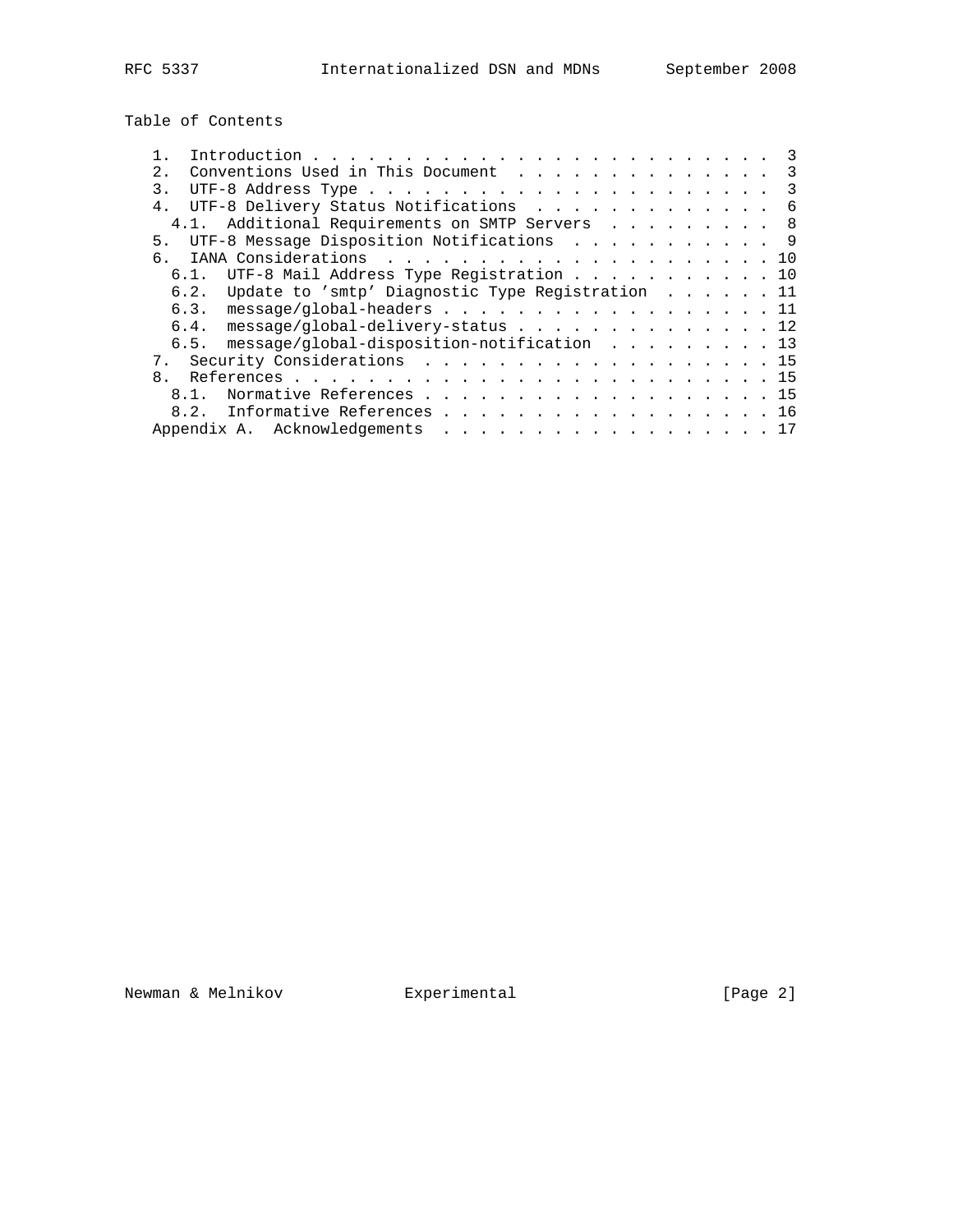## 1. Introduction

 When an email message is transmitted using the UTF8SMTP [RFC5336] extension and Internationalized Email Headers [RFC5335], it is sometimes necessary to return that message or generate a Message Disposition Notification (MDN) [RFC3798]. As a message sent to multiple recipients can generate a status and disposition notification for each recipient, it is helpful if a client can correlate these notifications based on the recipient address it provided; thus, preservation of the original recipient is important. This specification describes how to preserve the original recipient and updates the MDN and DSN formats to support the new address types.

2. Conventions Used in This Document

 The key words "MUST", "MUST NOT", "REQUIRED", "SHALL", "SHALL NOT", "SHOULD", "SHOULD NOT", "RECOMMENDED", "MAY", and "OPTIONAL" in this document are to be interpreted as described in [RFC2119].

 The formal syntax use the Augmented Backus-Naur Form (ABNF) [RFC5234] notation including the core rules defined in Appendix B of RFC 5234 [RFC5234] and the UTF-8 syntax rules in Section 4 of [RFC3629].

3. UTF-8 Address Type

 An Extensible Message Format for Delivery Status Notifications [RFC3464] defines the concept of an address type. The address format introduced in Internationalized Email Headers [RFC5335] is a new address type. The syntax for the new address type in the context of status notifications is specified at the end of this section.

 An SMTP [RFC2821] server that advertises both the UTF8SMTP extension [RFC5336] and the DSN extension [RFC3461] MUST accept a UTF-8 address type in the ORCPT parameter including 8-bit UTF-8 characters. This address type also includes a 7-bit encoding suitable for use in a message/delivery-status body part or an ORCPT parameter sent to an SMTP server that does not advertise UTF8SMTP.

 This address type has 3 forms: utf-8-addr-xtext, utf-8-addr-unitext, and utf-8-address. The first 2 forms are 7-bit safe.

 The utf-8-address form is only suitable for use in newly defined protocols capable of native representation of 8-bit characters. That is, the utf-8-address form MUST NOT be used in the ORCPT parameter when the SMTP server doesn't advertise support for UTF8SMTP or the SMTP server supports UTF8SMTP, but the address contains US-ASCII characters not permitted in the ORCPT parameter (e.g., the ORCPT parameter forbids unencoded SP and the = character), or in a 7-bit

Newman & Melnikov **Experimental** (Page 3)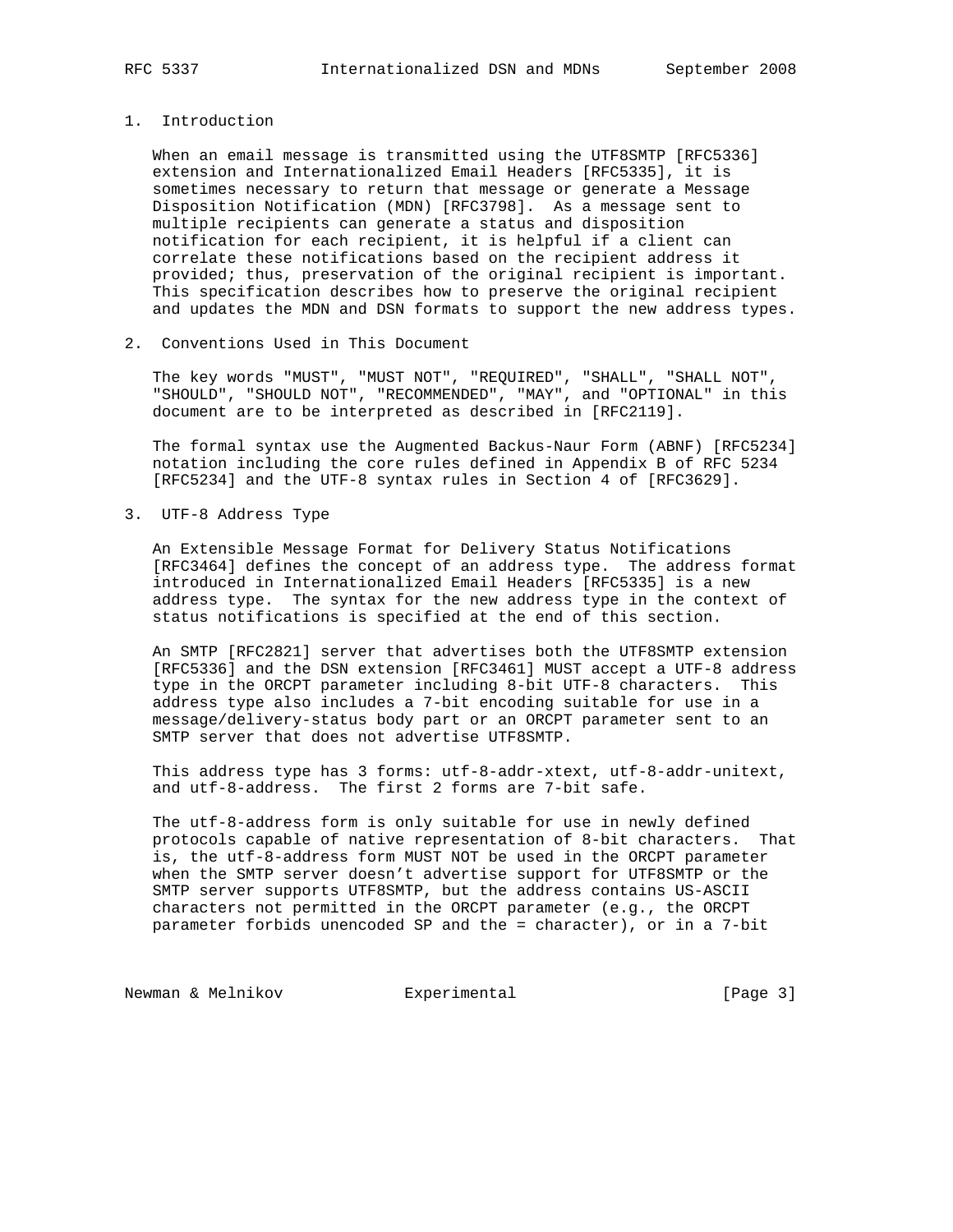transport environment including a message/delivery-status Original- Recipient or Final-Recipient field. In the former case, the utf-8 addr-xtext form (see below) MUST be used instead; in the latter case, the utf-8-addr-unitext form MUST be used. The utf-8-address form MAY be used in the ORCPT parameter when the SMTP server also advertises support for UTF8SMTP and the address doesn't contain any US-ASCII characters not permitted in the ORCPT parameter. It SHOULD be used in a message/global-delivery-status Original-Recipient or Final- Recipient DSN field, or in an Original-Recipient header field [RFC3798] if the message is a UTF8SMTP message.

 In addition, the utf-8-addr-unitext form can be used anywhere where the utf-8-address form is allowed.

 When using in the ORCPT parameter, the UTF-8 address type requires that US-ASCII CTLs, SP,  $\backslash$ , +, and = be encoded using xtext encoding as described in [RFC3461]. This is described by the utf-8-addr-xtext form in the ABNF below. Unicode characters MAY be included in a UTF-8 address type using a "\x{HEXPOINT}" syntax (EmbeddedUnicodeChar), where HEXPOINT is 2 to 6 hexadecimal digits. When sending data to a UTF8SMTP-capable server, native UTF-8 characters SHOULD be used instead of the EmbeddedUnicodeChar syntax described in details below. When sending data to an SMTP server that does not advertise UTF8SMTP, then the EmbeddedUnicodeChar syntax MUST be used instead of UTF-8.

 When the ORCPT parameter is placed in a message/ global-delivery-status Original-Recipient field, the utf-8-addr-xtext form of the UTF-8 address type SHOULD be converted to the utf-8 address form (see the ABNF below) by removing all xtext encoding first (which will result in the utf-8-addr-unitext form), followed by removal of the unitext encoding. However, if an address is labeled with the UTF-8 address type but does not conform to utf-8 syntax, then it MUST be copied into the message/global-delivery-status field without alteration.

 The ability to encode characters with the EmbeddedUnicodeChar encodings should be viewed as a transitional mechanism. It is hoped that as systems lacking support for UTF8SMTP become less common over time, these encodings can eventually be phased out.

 In the ABNF below, all productions not defined in this document are defined in Appendix B of [RFC5234], in Section 4 of [RFC3629], or in [RFC3464].

Newman & Melnikov **Experimental** [Page 4]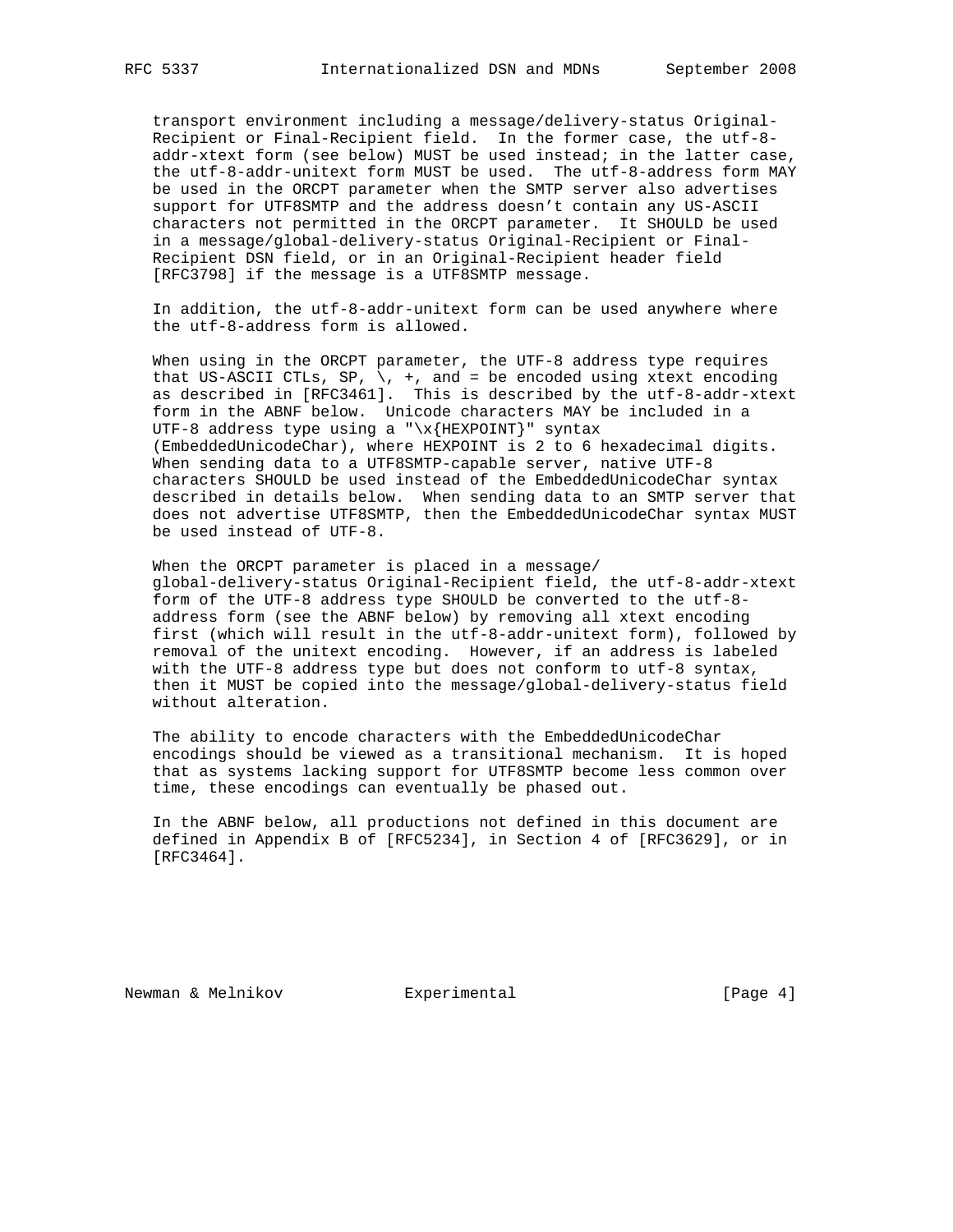$utf-8-type-addr = "utf-8;" utf-8-enc-addr$ utf-8-address = uMailbox  $[1*WSP " < "Mailbox " >" ]$  ; uMailbox is defined in [RFC5336]. ; Mailbox is defined in [RFC2821].  $utf-8-enc-addr$  =  $utf-8-addr-\text{xtext}$  / utf-8-addr-unitext / utf-8-address  $utf-8-addr-xtext = xtext$  ; xtext is defined in [RFC3461]. ; When xtext encoding is removed, ; the syntax MUST conform to ; utf-8-addr-unitext. utf-8-addr-unitext = 1\*(QUCHAR / EmbeddedUnicodeChar) ; MUST follow utf-8-address ABNF when ; dequoted QUCHAR = %x21-2a / %x2c-3c / %x3e-5b / %x5d-7e / UTF8-2 / UTF8-3 / UTF8-4 ; US-ASCII printable characters except ; CTLs, SP,  $\sqrt{\ }$ ,  $\prime +$  and  $\prime =$  , plus ; other Unicode characters in UTF-8 EmbeddedUnicodeChar =  $%x5C.78$  "{" HEXPOINT "}" ; starts with " $\x^"$  HEXPOINT = "5C" / (HEXDIG8 HEXDIG) / ; 2 digit forms ( NZHEXDIG 2(HEXDIG) ) / ; 3 digit forms ( NZDHEXDIG 3(HEXDIG) ) / ( "D" %x30-37 2(HEXDIG) ) / ; 4 digit forms excluding surrogate ( NZHEXDIG 4(HEXDIG) ) / ; 5 digit forms ( "10" 4\*HEXDIG ) ; 6 digit forms ; represents either "\" or a Unicode code point outside the ; US-ASCII repertoire HEXDIG8  $=$   $\frac{2}{3}x38-39$  / "A" / "B" / "D" / "E" / "F"  $\begin{array}{ccc} \texttt{HEXDIG}\end{array}$  =  $\begin{array}{ccc} \texttt{BXDIG}\end{array}$  =  $\begin{array}{ccc} \texttt{BYDIG}\end{array}$   $\begin{array}{ccc} \texttt{BYDIG}\end{array}$  $=$   $x31-39$  / "A" / "B" / "C" / "D" / "E" / "F" % 7 FIEXDIG excluding "0"<br>NZDHEXDIG =  $x31-39$  / "A" / "B"  $=$   $x31-39$  / "A" / "B" / "C" / "E" / "F" ; HEXDIG excluding "0" and "D"

Newman & Melnikov **Experimental** [Page 5]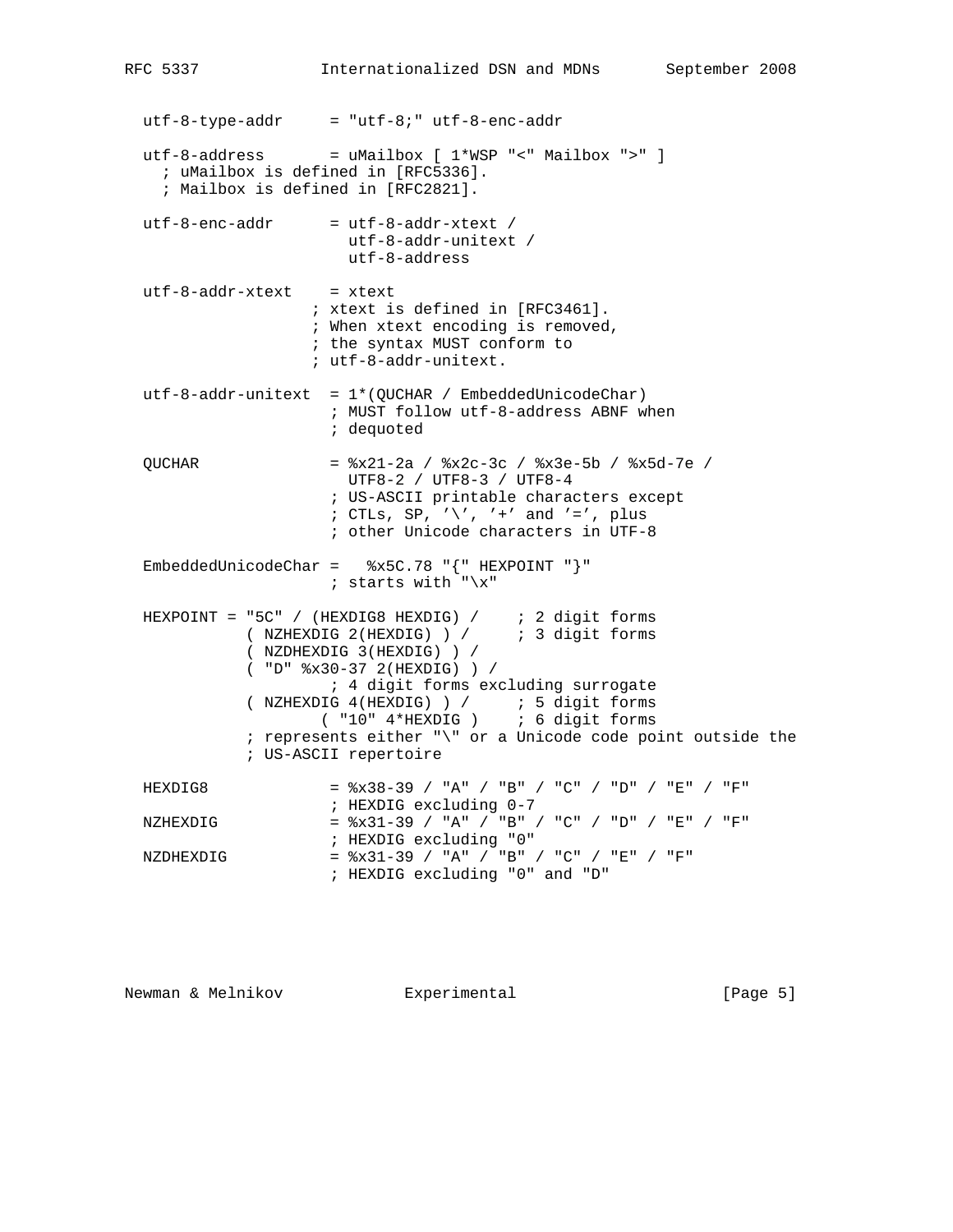# 4. UTF-8 Delivery Status Notifications

 A traditional delivery status notification [RFC3464] comes in a three-part multipart/report [RFC3462] container, where the first part is human-readable text describing the error, the second part is a 7-bit-only message/delivery-status, and the optional third part is used for content (message/rfc822) or header (text/rfc822-headers) return. As the present DSN format does not permit returning of undeliverable UTF8SMTP messages, three new media types are needed.

 The first type, message/global-delivery-status, has the syntax of message/delivery-status with three modifications. First, the charset for message/global-delivery-status is UTF-8, and thus any field MAY contain UTF-8 characters when appropriate (see the ABNF below). In particular, the Diagnostic-Code field MAY contain UTF-8 as described in UTF8SMTP [RFC5336]; the Diagnostic-Code field SHOULD be in i-default language [DEFAULTLANG]. Second, systems generating a message/global-delivery-status body part SHOULD use the utf-8-address form of the UTF-8 address type for all addresses containing characters outside the US-ASCII repertoire. These systems SHOULD up convert the utf-8-addr-xtext or the utf-8-addr-unitext form of a UTF-8 address type in the ORCPT parameter to the utf-8-address form of a UTF-8 address type in the Original-Recipient field. Third, a new optional field called Localized-Diagnostic is added. Each instance includes a language tag [LANGTAGS] and contains text in the specified language. This is equivalent to the text part of the Diagnostic-Code field. All instances of Localized-Diagnostic MUST use different language tags. The ABNF for message/ global-delivery-status is specified below.

 In the ABNF below, all productions not defined in this document are defined in Appendix B of [RFC5234], in Section 4 of [RFC3629], or in [RFC3464].

 utf-8-delivery-status-content = per-message-fields 1\*( CRLF utf-8-per-recipient-fields ) ; "per-message-fields" remains unchanged from the definition ; in RFC 3464, except for the "extension-field" ; which is updated below.

Newman & Melnikov **Experimental** [Page 6]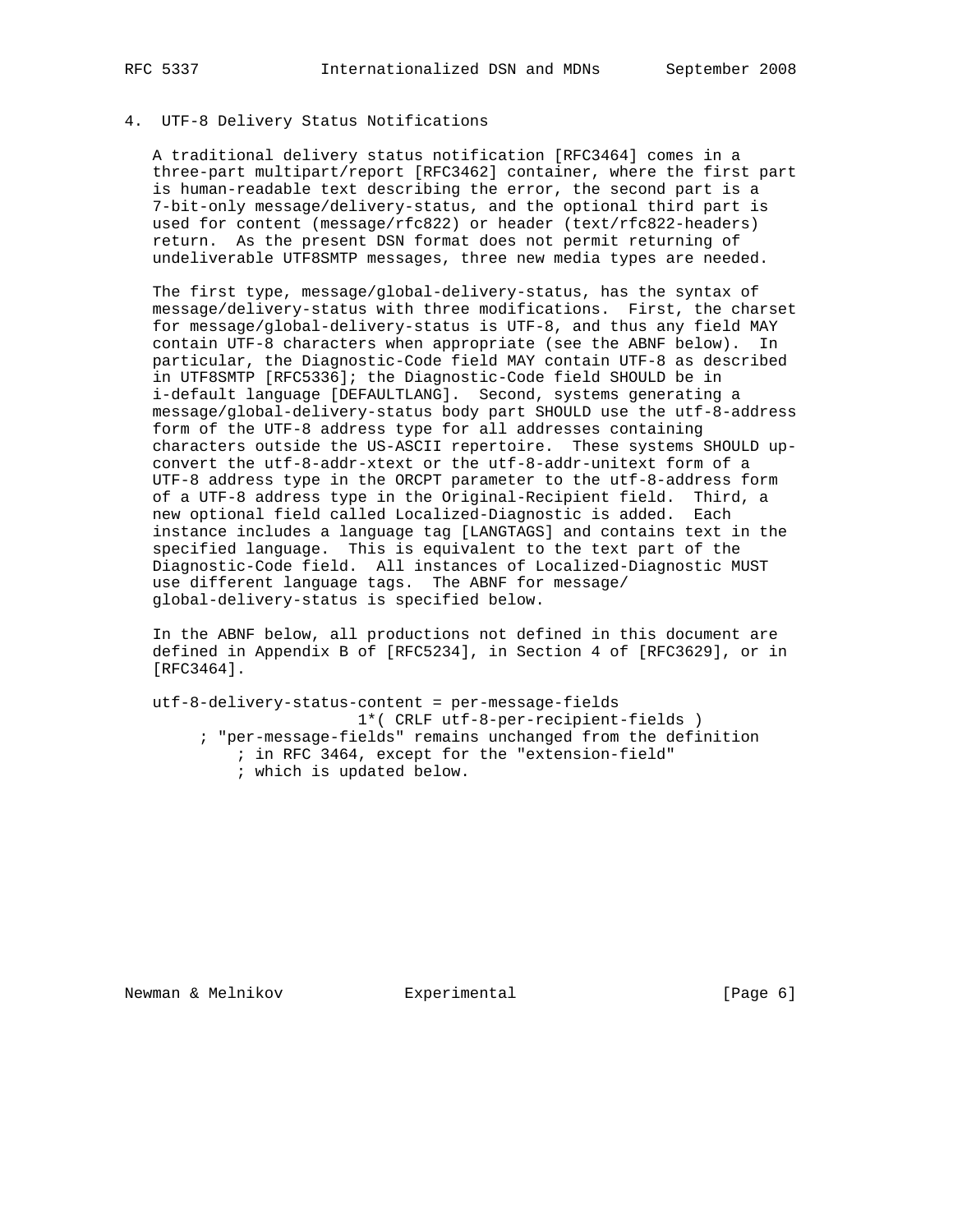```
 utf-8-per-recipient-fields =
          [ original-recipient-field CRLF ]
         final-recipient-field CRLF
         action-field CRLF
         status-field CRLF
         [ remote-mta-field CRLF ]
         [ diagnostic-code-field CRLF
           *(localized-diagnostic-text-field CRLF) ]
          [ last-attempt-date-field CRLF ]
         [ will-retry-until-field CRLF ]
         *( extension-field CRLF )
     ; All fields except for "original-recipient-field",
      ; "final-recipient-field", "diagnostic-code-field"
      ; and "extension-field" remain unchanged from
      ; the definition in RFC 3464.
   generic-address =/ utf-8-enc-addr
     ; Only allowed with the "utf-8" address-type.
\mathbf{i} ; This indirectly updates "original-recipient-field"
      ; and "final-recipient-field"
   diagnostic-code-field =
         "Diagnostic-Code" ":" diagnostic-type ";" *text-fixed
   localized-diagnostic-text-field =
         "Localized-Diagnostic" ":" Language-Tag ";" *utf8-text
      ; "Language-Tag" is a language tag as defined in [LANGTAGS].
   extension-field =/ extension-field-name ":" *utf8-text
 text-fixed = %d1-9 / ; Any Unicode character except for NUL,
%d11 / \qquad ; CR and LF, encoded in UTF-8
 %d12 /
               %d14-127
     ; Same as <text> from [RFC2822], but without <obs-text>.
      ; If/when RFC 2822 is updated to disallow <obs-text>,
      ; this should become just <text>
      ; Also, if/when RFC 2822 is updated to disallow control characters
      ; this should become a reference to RFC 2822upd instead.
   utf8-text = text-fixed / UTF8-non-ascii
   UTF8-non-ascii = UTF8-2 / UTF8-3 / UTF8-4
```
Newman & Melnikov **Experimental** [Page 7]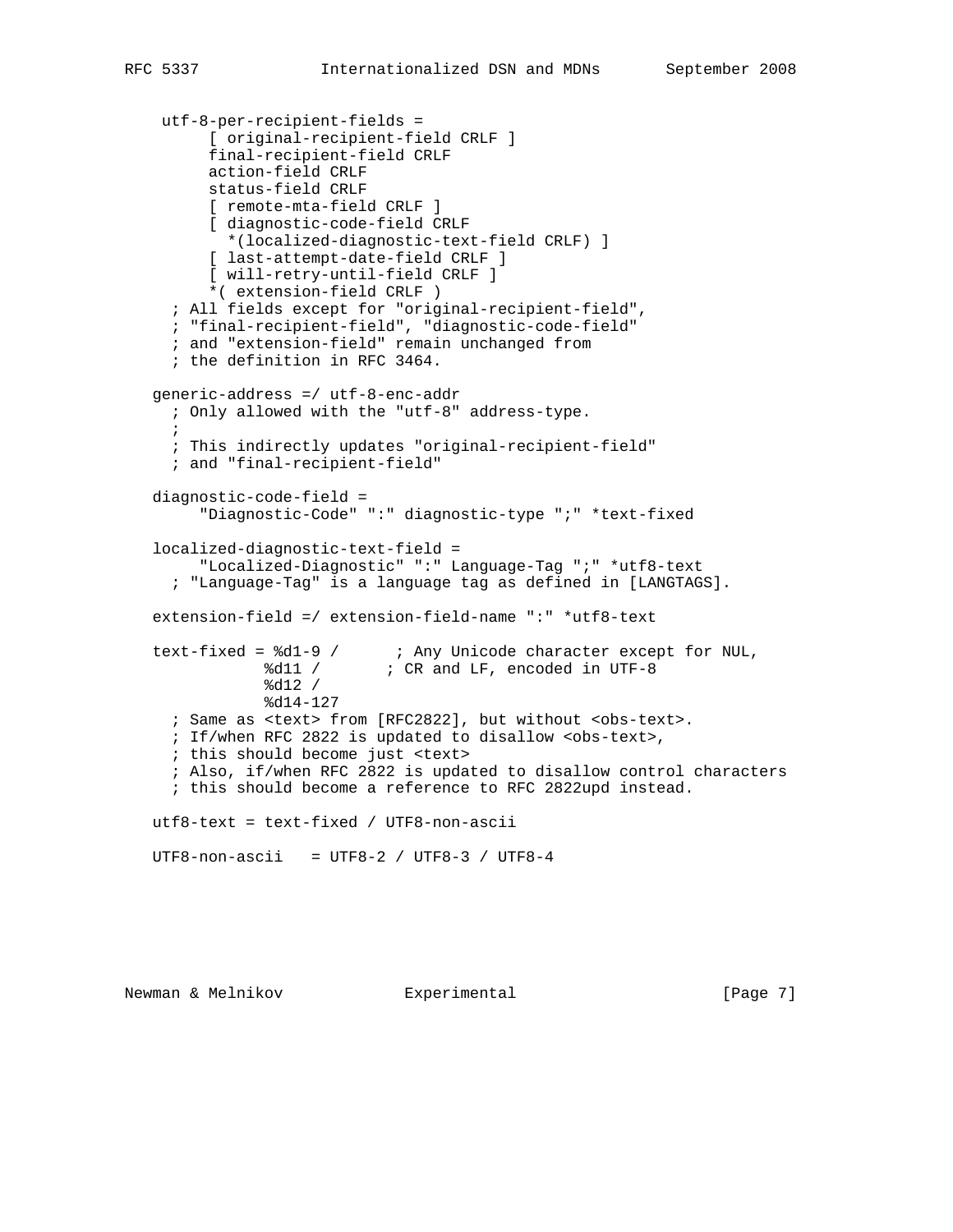The second type, used for returning the content, is message/global which is similar to message/rfc822, except it contains a message with UTF-8 headers. This media type is described in [RFC5335].

 The third type, used for returning the headers, is message/ global-headers and contains only the UTF-8 header fields of a message (all lines prior to the first blank line in a UTF8SMTP message). Unlike message/global, this body part provides no difficulties for the present infrastructure.

 Note that as far as multipart/report [RFC3462] container is concerned, message/global-delivery-status, message/global, and message/global-headers MUST be treated as equivalent to message/ delivery-status, message/rfc822, and text/rfc822-headers. That is, implementations processing multipart/report MUST expect any combinations of the 6 MIME types mentioned above inside a multipart/ report MIME type.

 All three new types will typically use the "8bit" Content-Transfer- Encoding. (In the event all content is 7-bit, the equivalent traditional types for delivery status notifications MAY be used. For example, if information in message/global-delivery-status part can be represented without any loss of information as message/ delivery-status, then the message/delivery-status body part may be used.) Note that [RFC5335] relaxed restriction from MIME [RFC2046] regarding use of Content-Transfer-Encoding in new "message" subtypes. This specification explicitly allows use of Content-Transfer-Encoding in message/global-headers and message/global-delivery-status. This is not believed to be problematic as these new MIME types are intended primarily for use by newer systems with full support for 8-bit MIME and UTF-8 headers.

#### 4.1. Additional Requirements on SMTP Servers

 If an SMTP server that advertises both UTF8SMTP and DSN needs to return an undeliverable UTF8SMTP message, then it MUST NOT downgrade [DOWNGRADE] the UTF8SMTP message when generating the corresponding multipart/report. If the return path SMTP server does not support UTF8SMTP, then the undeliverable body part and headers MUST be encoded using a 7-bit Content-Transfer-Encoding such as "base64" or "quoted-printable" [RFC2045], as detailed in Section 4. Otherwise, "8bit" Content-Transfer-Encoding can be used.

Newman & Melnikov **Experimental** [Page 8]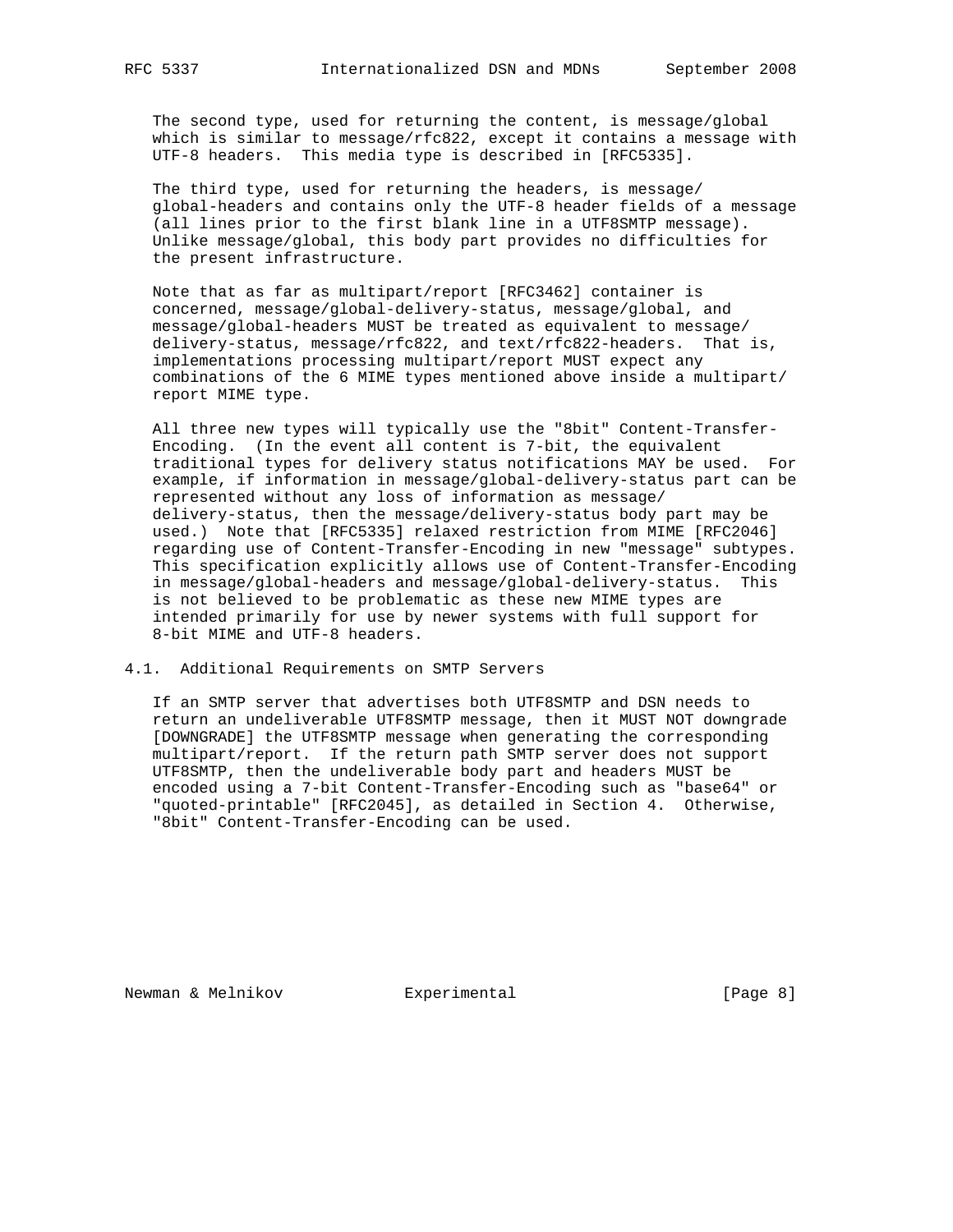### 5. UTF-8 Message Disposition Notifications

 Message Disposition Notifications [RFC3798] have a similar design and structure to DSNs. As a result, they use the same basic return format. When generating an MDN for a UTF-8 header message, the third part of the multipart/report contains the returned content (message/ global) or header (message/global-headers), same as for DSNs. The second part of the multipart/report uses a new media type, message/ global-disposition-notification, which has the syntax of message/ disposition-notification with two modifications. First, the charset for message/global-disposition-notification is UTF-8, and thus any field MAY contain UTF-8 characters when appropriate (see the ABNF below). (In particular, the failure-field, the error-field, and the warning-field MAY contain UTF-8. These fields SHOULD be in i-default language [DEFAULTLANG].) Second, systems generating a message/ global-disposition-notification body part (typically a mail user agent) SHOULD use the UTF-8 address type for all addresses containing characters outside the US-ASCII repertoire.

 The MDN specification also defines the Original-Recipient header field, which is added with a copy of the contents of ORCPT at delivery time. When generating an Original-Recipient header field, a delivery agent writing a UTF-8 header message in native format SHOULD convert the utf-8-addr-xtext or the utf-8-addr-unitext form of a UTF-8 address type in the ORCPT parameter to the corresponding utf-8 address form.

 The MDN specification also defines the Disposition-Notification-To header, which is an address header and thus follows the same 8-bit rules as other address headers such as "From" and "To" when used in a UTF-8 header message.

 ; ABNF for "original-recipient-header", "original-recipient-field", ; and "final-recipient-field" from RFC 3798 is implicitly updated ; as they use the updated "generic-address" as defined in ; Section 4 of this document.

 failure-field = "Failure" ":" \*utf8-text ; "utf8-text" is defined in Section 4 of this document.

 error-field = "Error" ":" \*utf8-text ; "utf8-text" is defined in Section 4 of this document.

 warning-field = "Warning" ":" \*utf8-text ; "utf8-text" is defined in Section 4 of this document.

Newman & Melnikov **Experimental** (Page 9)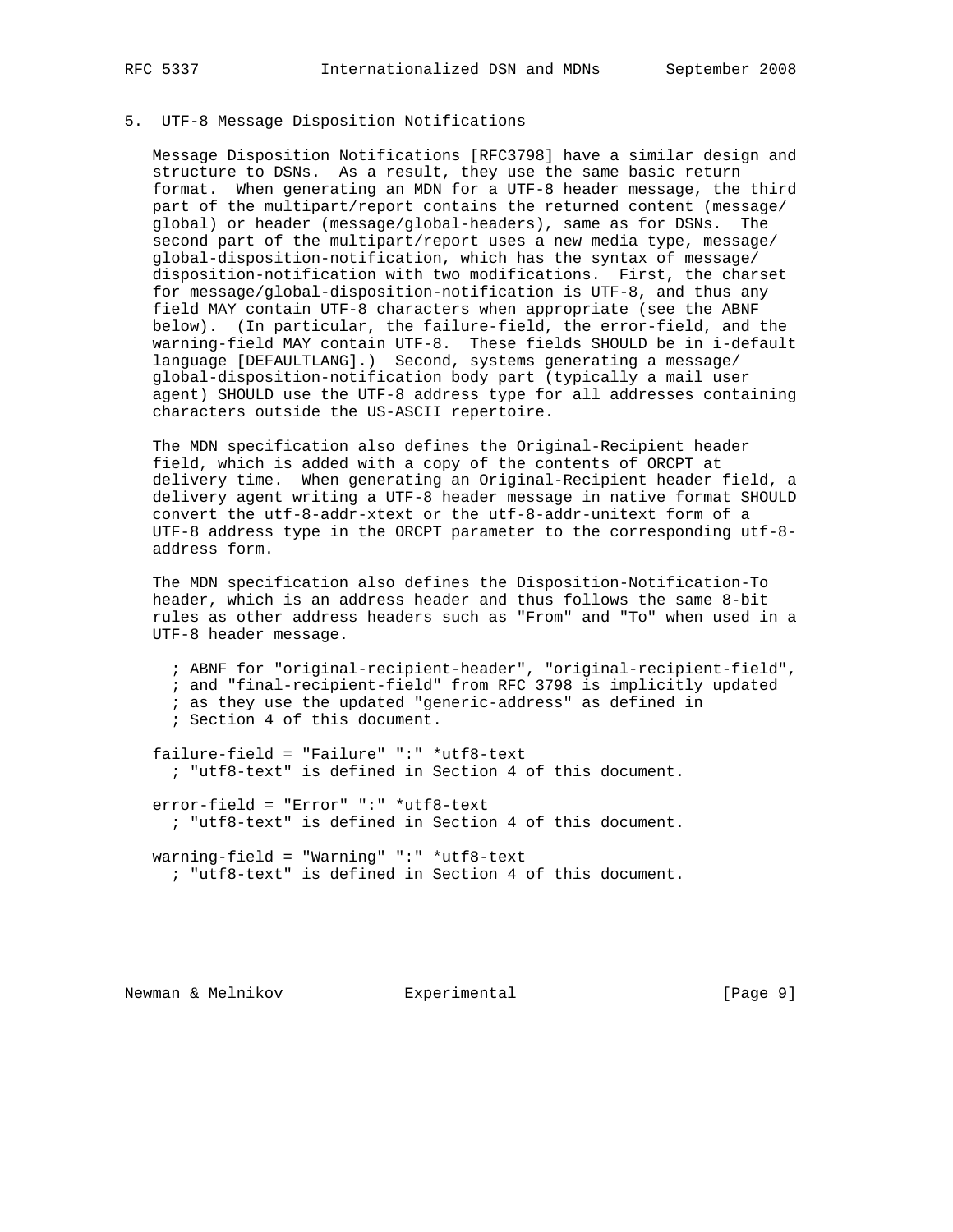6. IANA Considerations

 This specification does not create any new IANA registries. However, the following items have been registered as a result of this document.

6.1. UTF-8 Mail Address Type Registration

 The mail address type registry was created by RFC 3464. The registration template response follows:

(a) The proposed address-type name.

UTF-8

 (b) The syntax for mailbox addresses of this type, specified using BNF, regular expressions, ASN.1, or other non-ambiguous language.

See Section 3.

 (c) If addresses of this type are not composed entirely of graphic characters from the US-ASCII repertoire, a specification for how they are to be encoded as graphic US-ASCII characters in a DSN Original-Recipient or Final-Recipient DSN field.

 This address type has 3 forms (as defined in Section 3): utf-8 addr-xtext, utf-8-addr-unitext, and utf-8-address. The first 2 forms are 7-bit safe.

The utf-8-address form MUST NOT be used

- 1. in the ORCPT parameter when the SMTP server doesn't advertise support for UTF8SMTP;
- 2. or the SMTP server supports UTF8SMTP, but the address contains US-ASCII characters not permitted in the ORCPT parameter (e.g., the ORCPT parameter forbids SP and the = characters);
- 3. or in a 7-bit transport environment including a message/ delivery-status Original-Recipient or Final-Recipient field.

 The utf-8-addr-xtext form MUST be used instead in the first case; the utf-8-addr-unitext form MUST be used in the other two cases. The utf-8-address form MAY be used in the ORCPT parameter when the SMTP server also advertises support for UTF8SMTP and the address doesn't contain any US-ASCII characters not permitted in the ORCPT parameter;

Newman & Melnikov **Experimental** [Page 10]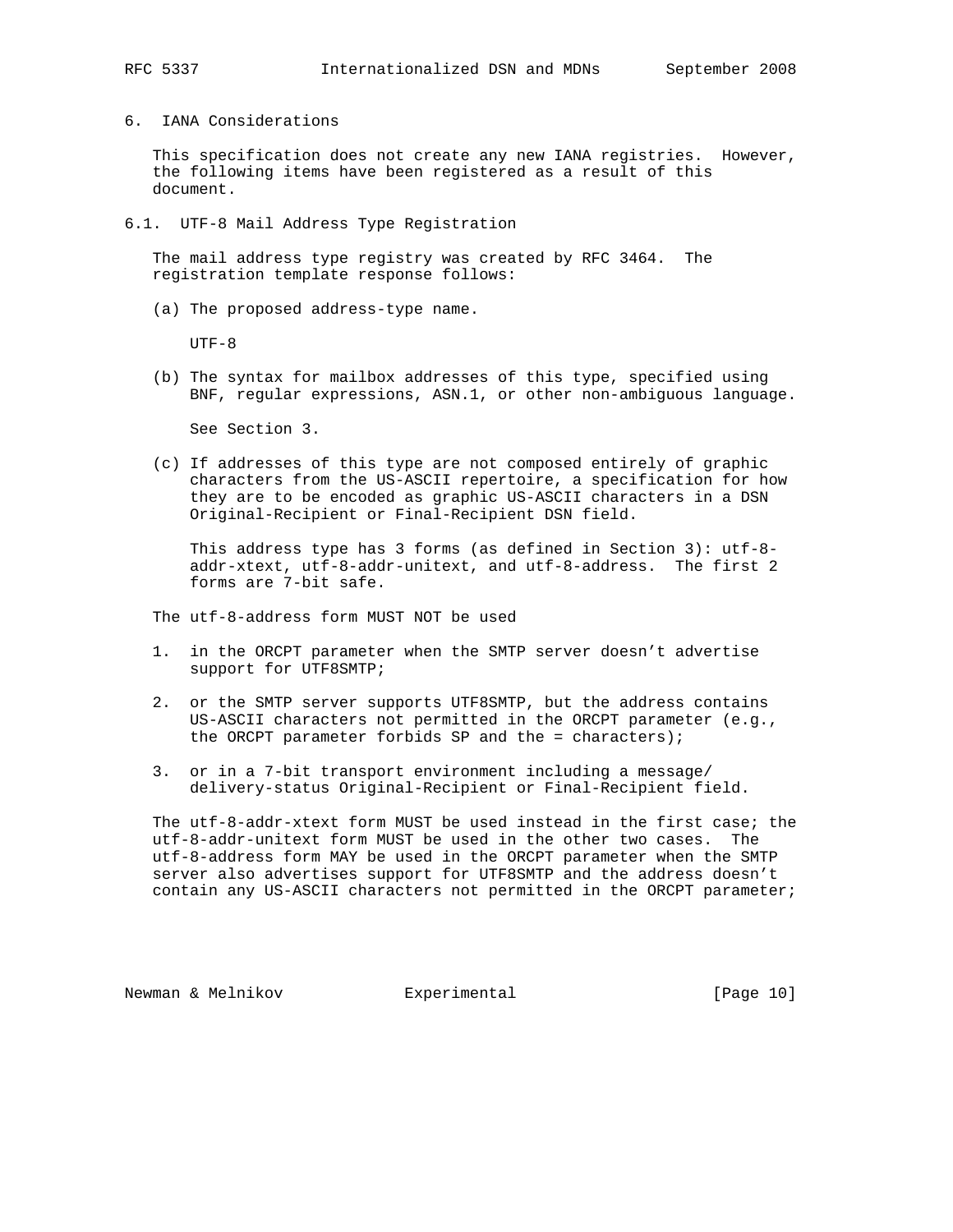in a message/global-delivery-status Original-Recipient or Final- Recipient DSN field; or in an Original-Recipient header field [RFC3798] if the message is a UTF8SMTP message.

 In addition, the utf-8-addr-unitext form can be used anywhere where the utf-8-address form is allowed.

6.2. Update to 'smtp' Diagnostic Type Registration

 The mail diagnostic type registry was created by RFC 3464. The registration for the 'smtp' diagnostic type should be updated to reference RFC 5337 in addition to RFC 3464.

 When the 'smtp' diagnostic type is used in the context of a message/ delivery-status body part, it remains as presently defined. When the 'smtp' diagnostic type is used in the context of a message/ global-delivery-status body part, the codes remain the same, but the text portion MAY contain UTF-8 characters.

6.3. message/global-headers

Type name: message

Subtype name: global-headers

Required parameters: none

Optional parameters: none

 Encoding considerations: This media type contains Internationalized Email Headers [RFC5335] with no message body. Whenever possible, the 8-bit content transfer encoding SHOULD be used. When this media type passes through a 7-bit-only SMTP infrastructure it MAY be encoded with the base64 or quoted-printable content transfer encoding.

Security considerations: See Section 7.

 Interoperability considerations: It is important that this media type is not converted to a charset other than UTF-8. As a result, implementations MUST NOT include a charset parameter with this media type. Although it might be possible to downconvert this media type to the text/rfc822-header media type, such conversion is discouraged as it loses information.

Published specification: RFC 5337

Newman & Melnikov **Experimental** [Page 11]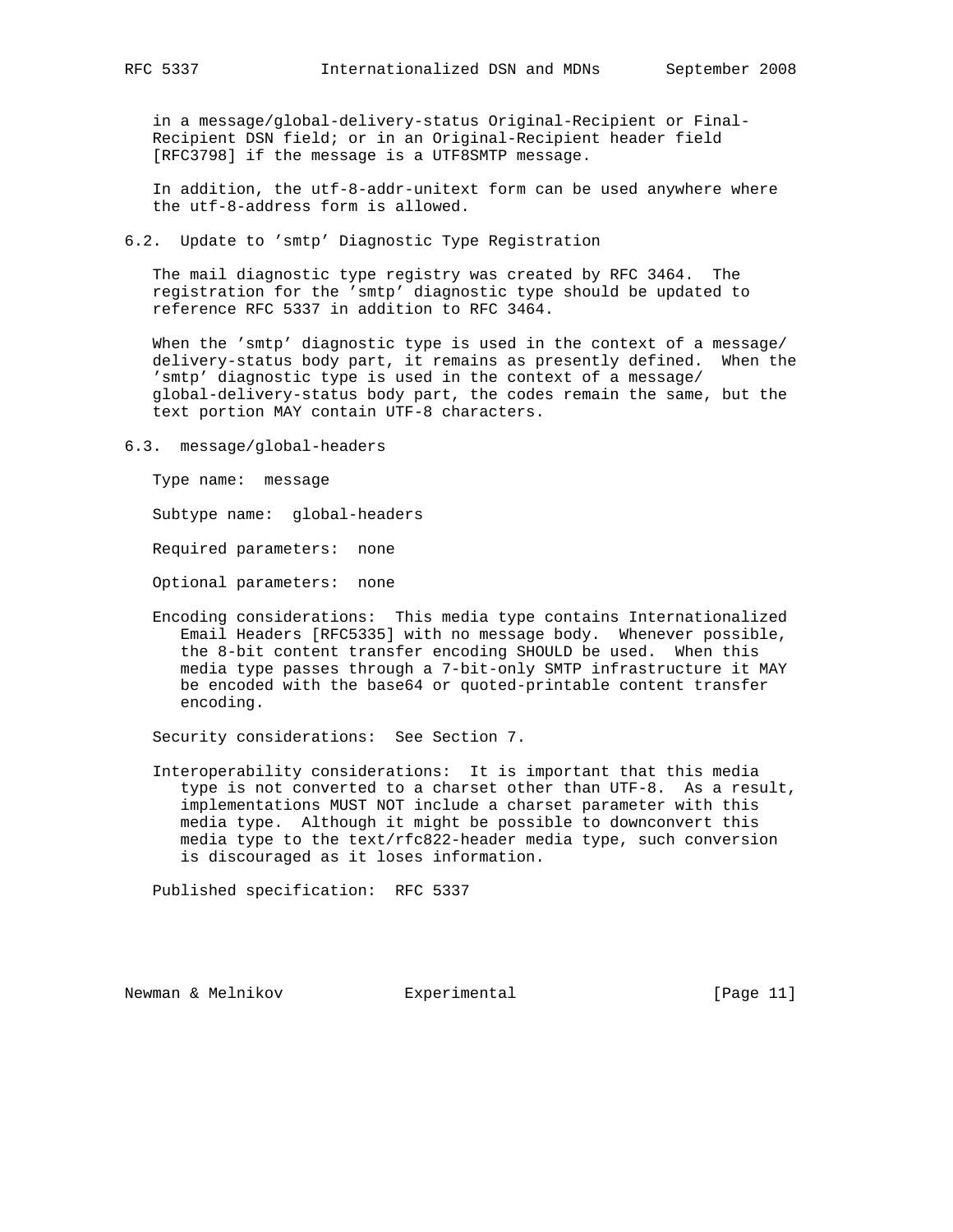Applications that use this media type: UTF8SMTP servers and email clients that support multipart/report generation or parsing.

Additional information:

Magic number(s): none

- File  $ext{extension}(s)$ : In the event this is saved to a file, the extension ".u8hdr" is suggested.
- Macintosh file type code(s): The 'TEXT' type code is suggested as files of this type are typically used for diagnostic purposes and suitable for analysis in a UTF-8 aware text editor. A uniform type identifier (UTI) of "public.utf8-email-message-header" is suggested. This type conforms to "public.utf8-plain-text" and "public.plain-text".
- Person & email address to contact for further information: See the Authors' Addresses section of this document.

Intended usage: COMMON

 Restrictions on usage: This media type contains textual data in the UTF-8 charset. It typically contains octets with the 8th bit set. As a result, a transfer encoding is required when a 7-bit transport is used.

Author: See the Authors' Addresses section of this document.

Change controller: IETF Standards Process

6.4. message/global-delivery-status

Type name: message

Subtype name: global-delivery-status

Required parameters: none

Optional parameters: none

 Encoding considerations: This media type contains delivery status notification attributes in the UTF-8 charset. The 8-bit content transfer encoding MUST be used with this content-type, unless it is sent over a 7-bit transport environment in which case quoted printable or base64 may be necessary.

Security considerations: See Section 7

Newman & Melnikov **Experimental** [Page 12]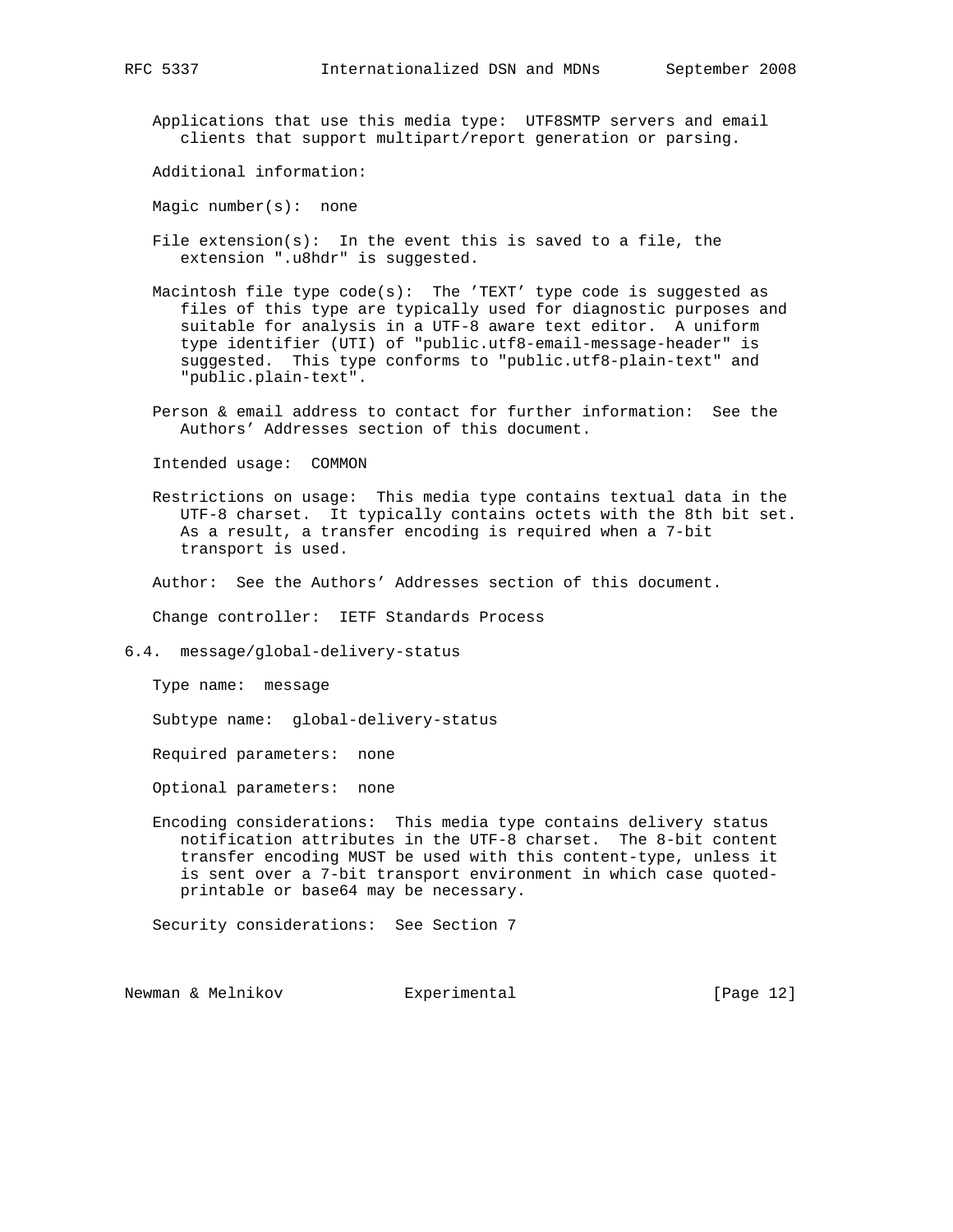- - Interoperability considerations: This media type provides functionality similar to the message/delivery-status content-type for email message return information. Clients of the previous format will need to be upgraded to interpret the new format; however, the new media type makes it simple to identify the difference.

Published specification: RFC 5337

 Applications that use this media type: SMTP servers and email clients that support delivery status notification generation or parsing.

Additional information:

Magic number(s): none

File extension(s): The extension ".u8dsn" is suggested.

Macintosh file type code(s): A uniform type identifier (UTI) of "public.utf8-email-message-delivery-status" is suggested. This type conforms to "public.utf8-plain-text".

 Person & email address to contact for further information: See the Authors' Addresses section of this document.

Intended usage: COMMON

 Restrictions on usage: This is expected to be the second part of a multipart/report.

Author: See the Authors' Addresses section of this document.

Change controller: IETF Standards Process

6.5. message/global-disposition-notification

Type name: message

Subtype name: global-disposition-notification

Required parameters: none

Optional parameters: none

Newman & Melnikov **Experimental** [Page 13]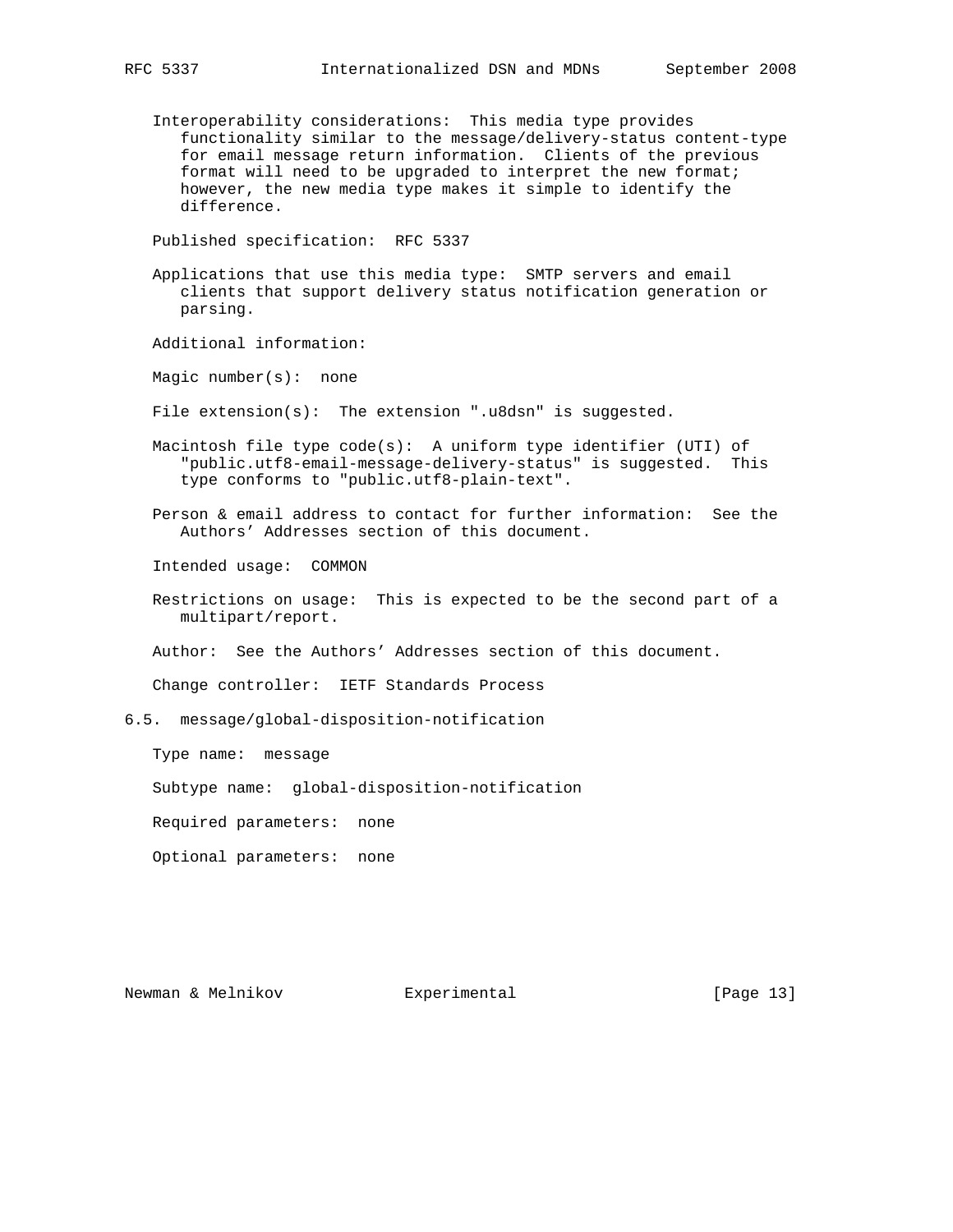Encoding considerations: This media type contains disposition notification attributes in the UTF-8 charset. The 8-bit content transfer encoding MUST be used with this content-type, unless it is sent over a 7-bit transport environment in which case quoted printable or base64 may be necessary.

Security considerations: See Section 7.

 Interoperability considerations: This media type provides functionality similar to the message/disposition-notification content-type for email message disposition information. Clients of the previous format will need to be upgraded to interpret the new format; however, the new media type makes it simple to identify the difference.

Published specification: RFC 5337

 Applications that use this media type: Email clients or servers that support message disposition notification generation or parsing.

Additional information:

Magic number(s): none

File extension(s): The extension ".u8mdn" is suggested.

- Macintosh file type code(s): A uniform type identifier (UTI) of "public.utf8-email-message-disposition-notification" is suggested. This type conforms to "public.utf8-plain-text".
- Person & email address to contact for further information: See the Authors' Addresses section of this document.

Intended usage: COMMON

 Restrictions on usage: This is expected to be the second part of a multipart/report.

Author: See the Authors' Addresses section of this document.

Change controller: IETF Standards Process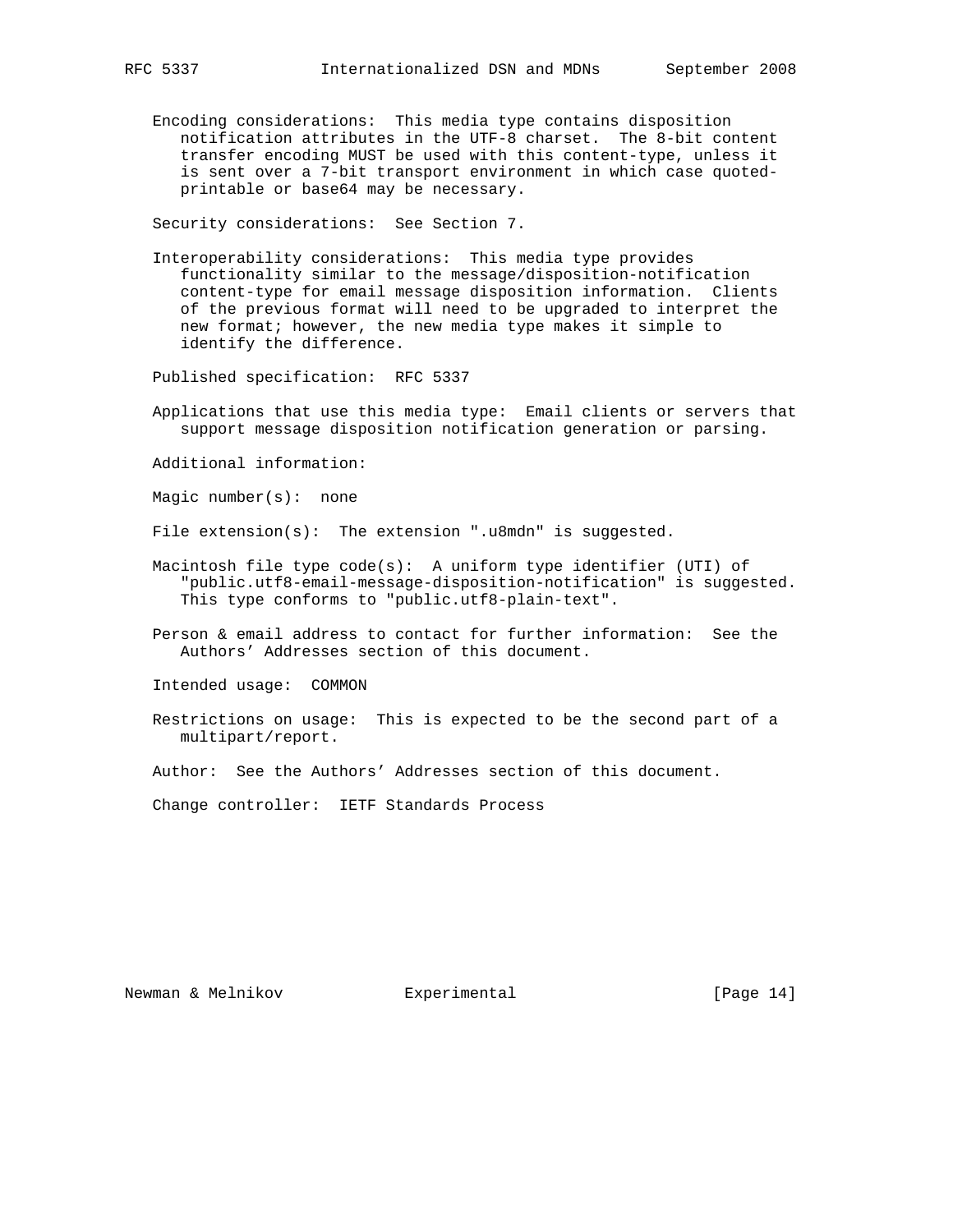### 7. Security Considerations

 Automated use of report types without authentication presents several security issues. Forging negative reports presents the opportunity for denial-of-service attacks when the reports are used for automated maintenance of directories or mailing lists. Forging positive reports may cause the sender to incorrectly believe a message was delivered when it was not.

 Malicious users can generate report structures designed to trigger coding flaws in report parsers. Report parsers need to use secure coding techniques to avoid the risk of buffer overflow or denial-of service attacks against parser coding mistakes. Code reviews of such parsers are also recommended.

 Malicious users of the email system regularly send messages with forged envelope return paths, and these messages trigger delivery status reports that result in a large amount of unwanted traffic on the Internet. Many users choose to ignore delivery status notifications because they are usually the result of "blowback" from forged messages and thus never notice when messages they sent go undelivered. As a result, support for correlation of delivery status and message disposition notification messages with sent-messages has become a critical feature of mail clients and possibly mail stores if the email infrastructure is to remain reliable. In the short term, simply correlating message-IDs may be sufficient to distinguish true status notifications from those resulting from forged originator addresses. But in the longer term, including cryptographic signature material that can securely associate the status notification with the original message is advisable.

 As this specification permits UTF-8 in additional fields, the security considerations of UTF-8 [RFC3629] apply.

### 8. References

8.1. Normative References

| [RFC2119] | Bradner, S., "Key words for use in RFCs to Indicate<br>Requirement Levels", BCP 14, RFC 2119, March 1997. |
|-----------|-----------------------------------------------------------------------------------------------------------|
| [RFC2821] | Klensin, J., "Simple Mail Transfer Protocol",<br>RFC 2821, April 2001.                                    |
| [RFC2822] | Resnick, P., "Internet Message Format", RFC 2822,<br>April 2001.                                          |

Newman & Melnikov **Experimental** [Page 15]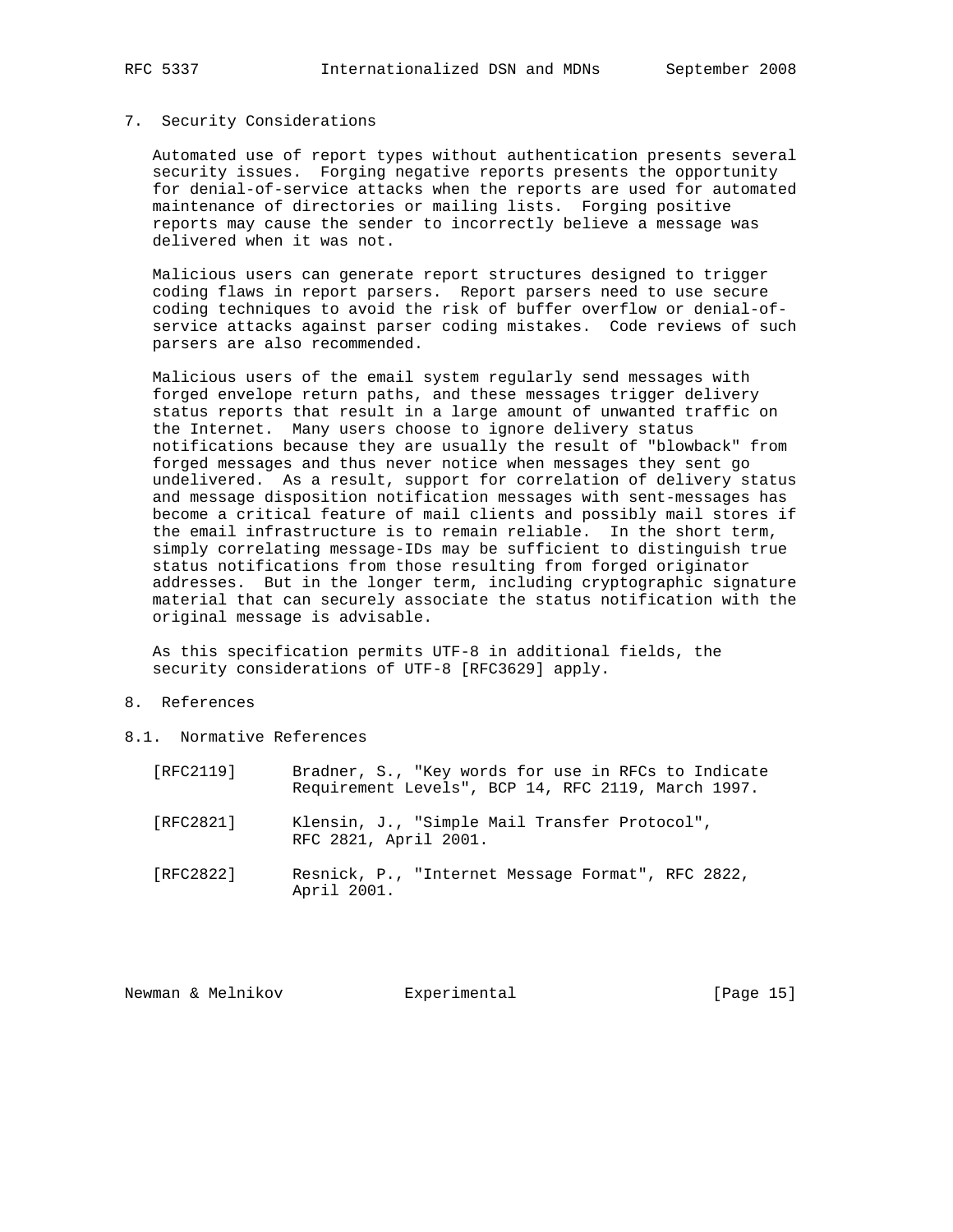| RFC 5337                       | Internationalized DSN and MDNs<br>September 2008                                                                                            |
|--------------------------------|---------------------------------------------------------------------------------------------------------------------------------------------|
| [RFC3461]                      | Moore, K., "Simple Mail Transfer Protocol (SMTP)<br>Service Extension for Delivery Status Notifications<br>(DSNs)", RFC 3461, January 2003. |
| [RFC3462]                      | Vaudreuil, G., "The Multipart/Report Content Type for<br>the Reporting of Mail System Administrative Messages",<br>RFC 3462, January 2003.  |
| [RFC3464]                      | Moore, K. and G. Vaudreuil, "An Extensible Message<br>Format for Delivery Status Notifications", RFC 3464,<br>January 2003.                 |
| [RFC3629]                      | Yergeau, F., "UTF-8, a transformation format of ISO<br>10646", STD 63, RFC 3629, November 2003.                                             |
| [RFC3798]                      | Hansen, T. and G. Vaudreuil, "Message Disposition<br>Notification", RFC 3798, May 2004.                                                     |
| [RFC5234]                      | Crocker, D. and P. Overell, "Augmented BNF for Syntax<br>Specifications: ABNF", STD 68, RFC 5234, January 2008.                             |
| [REC5335]                      | Yang, A., Ed., "Internationalized Email Headers",<br>RFC 5335, September 2008.                                                              |
| [REC5336]                      | Yao, J., Ed. and W. Mao, Ed., "SMTP Extension for<br>Internationalized Email Addresses", RFC 5336,<br>September 2008.                       |
| [LANGTAGS]                     | Phillips, A. and M. Davis, "Tags for Identifying<br>Languages", RFC 4646, September 2006.                                                   |
| [DEFAULTLANG]                  | Alvestrand, H., "IETF Policy on Character Sets and<br>Languages", RFC 2277, January 1998.                                                   |
| Informative References<br>8.2. |                                                                                                                                             |

- [RFC2045] Freed, N. and N. Borenstein, "Multipurpose Internet Mail Extensions (MIME) Part One: Format of Internet Message Bodies", RFC 2045, November 1996.
- [RFC2046] Freed, N. and N. Borenstein, "Multipurpose Internet Mail Extensions (MIME) Part Two: Media Types", RFC 2046, November 1996.
- [DOWNGRADE] Fujiwara, K. and Y. Yoneya, "Downgrading mechanism for Email Address Internationalization", Work in Progress, July 2008.

| Newman & Melnikov<br>Experimental | [Page 16] |  |  |
|-----------------------------------|-----------|--|--|
|-----------------------------------|-----------|--|--|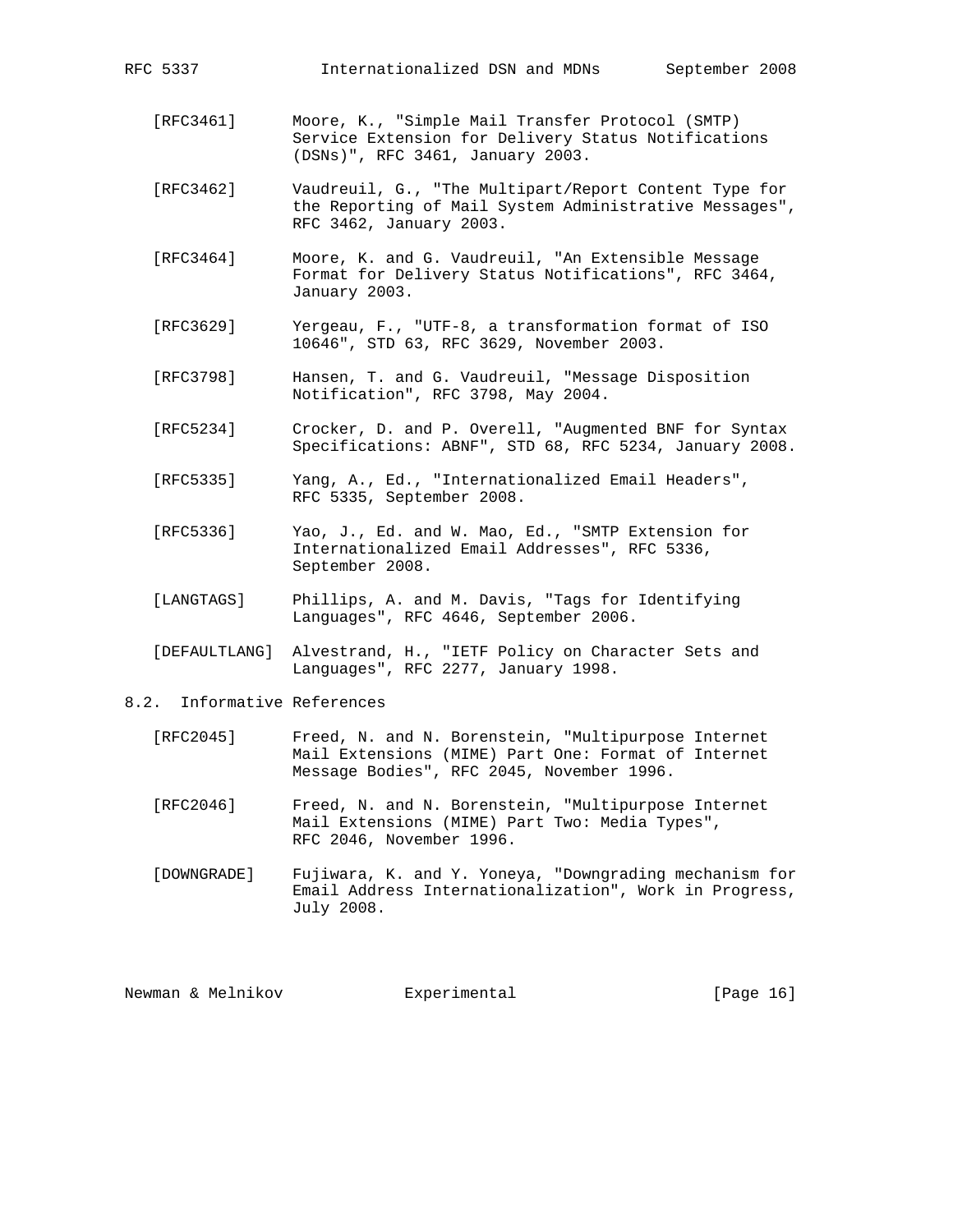Appendix A. Acknowledgements

 Many thanks for input provided by Pete Resnick, James Galvin, Ned Freed, John Klensin, Harald Alvestrand, Frank Ellermann, SM, and members of the EAI WG to help solidify this proposal.

Authors' Addresses

 Chris Newman Sun Microsystems 800 Royal Oaks Monrovia, CA 91016-6347 US

EMail: chris.newman@sun.com

 Alexey Melnikov (editor) Isode Ltd 5 Castle Business Village 36 Station Road Hampton, Middlesex TW12 2BX UK

EMail: Alexey.Melnikov@isode.com